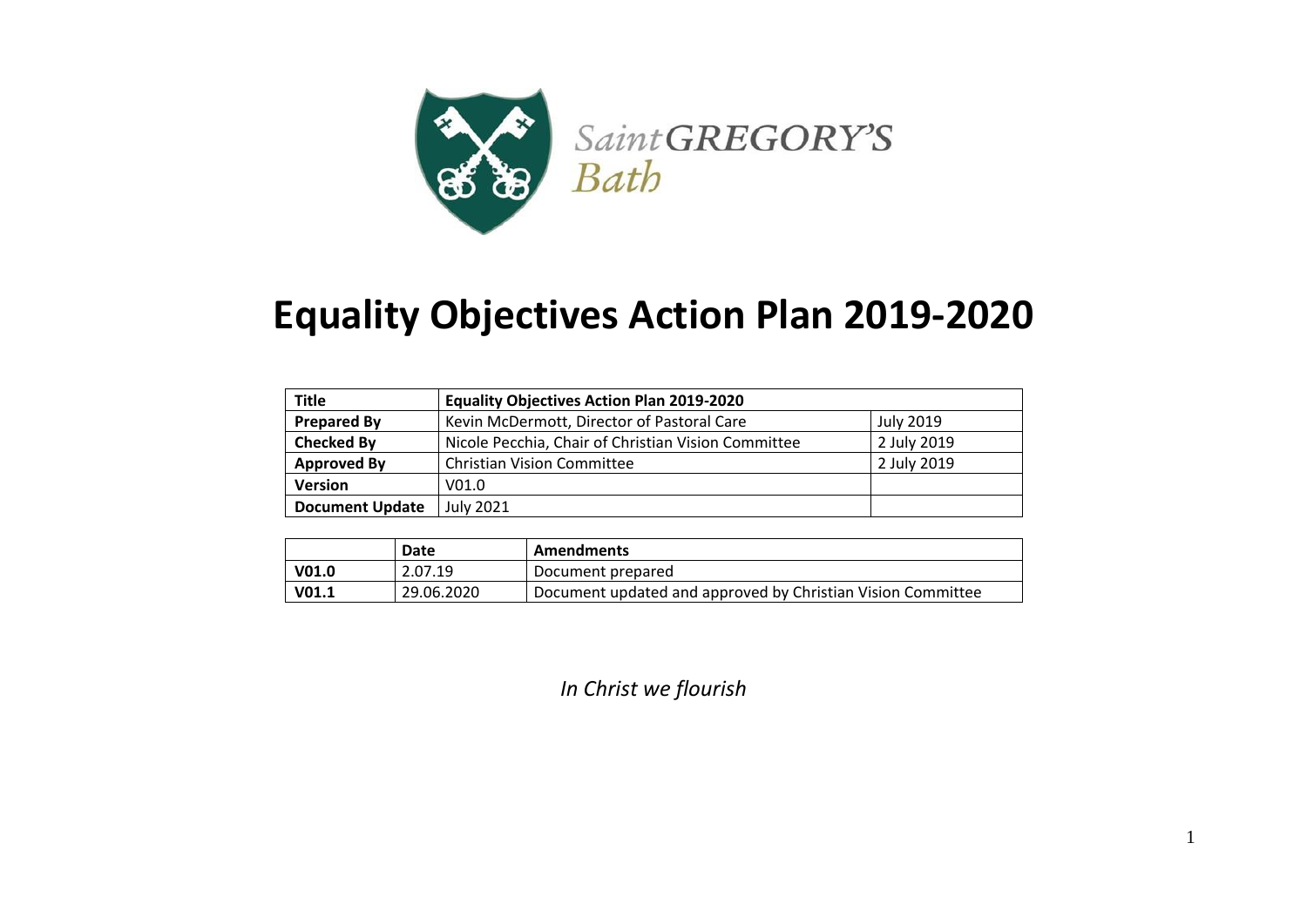## **Our Mission**

Our mission as a Catholic school is summed up in the words of our motto, In Christ we Flourish. For our young people this means that we want them to flourish as rounded individuals in a learning environment which is explicitly Christian and allows their God-given gifts and abilities to grow and develop. We aim in particular to create a school culture with high expectations and aspirations, in which the confidence, critical thinking and self-esteem of our young people is promoted, and an understanding and respect of other cultures and the wonder of creation is embraced. We are committed to the good of the community, not only our family of schools, but the local and wider Catholic community we serve. With Christ as our strength and inspiration, we aim to provide an education which above all recognises the value and dignity of every person and aims to promote their personal development and well-being so that they will be ready to take their place in society as principled witnesses to the values of the Gospel.

Our commitment to the promotion of the British values of democracy, rule of law, individual liberty and mutual respect and tolerance of other faiths and cultures arise out of our foundational commitment to Gospel values. British values arise out of the Christian heritage of this country. We are fully committed to the active promotion of those values, especially in the promotion of the spiritual, moral, social and cultural development of our students which is such a feature of our school, described by Ofsted in 2013 as "exceptional." Furthermore, we are committed to the implementation of the Prevent Guidance which came into effect on 1 July 2015. Since we are inspired by the Gospel of Jesus Christ, the culture of our school is a "culture of life", as opposed to those who are committed to radicalisation and extremism who only offer a "culture of death." Our role is to offer our students a vision of human flourishing which is more compelling than the vision offered by the extremists who have managed to lure some young people in this country to travel abroad and engage in hopeless violence. The Lasallian values that we are guided by promote Gospel values and British values.

Our most recent Ofsted inspection in July 2013 confirmed that we are Outstanding in every area, as did our Section 48 Clifton Diocese inspection in February 2019. However, outstanding does not mean we are perfect by any means and we will ensure that the areas for development identified in the reports are implemented. Our constant priority is to improve the achievement of all students as well as to develop the richness of their spiritual, moral, social and cultural provision. For the next three years we will have a particular focus on our mission and the Clifton Diocese theme of building a culture of vocation. We have already reviewed our mission statement as part of this focus, with careful reference to the theme of vocation. In the promotion of a culture of vocations our key message is that all people are called by God to some definite purpose and we will encourage all our students to use their gifts to that end and for the greater good of society. (Mission Statement)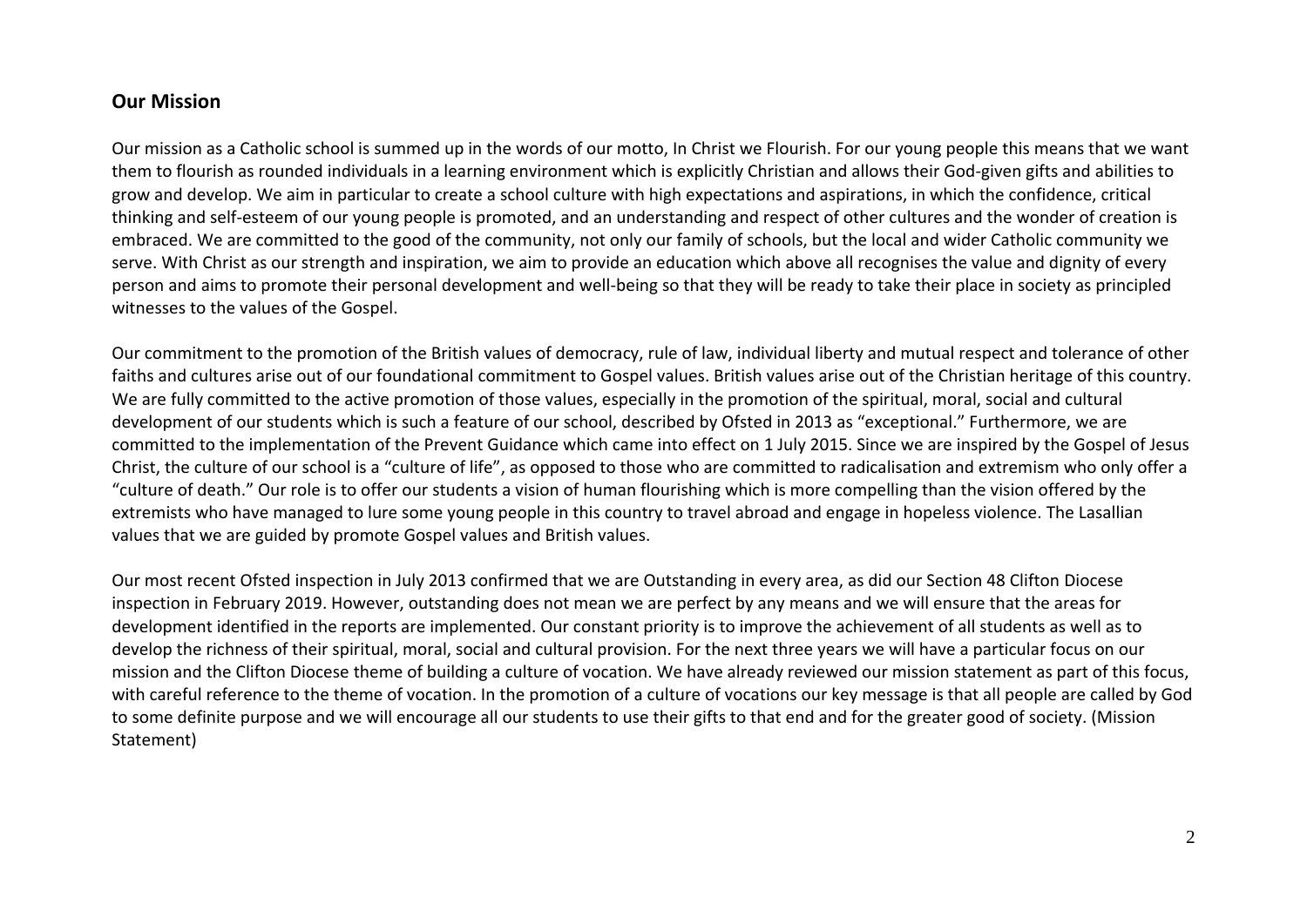| <b>Objective</b>                                            | Protected                        | Aim                                      | <b>Target</b>  | <b>Action</b>                               | Who's                 | <b>Dates</b> |
|-------------------------------------------------------------|----------------------------------|------------------------------------------|----------------|---------------------------------------------|-----------------------|--------------|
|                                                             | characteristic                   |                                          | group(s): e.g. |                                             | responsible?          | from and     |
|                                                             |                                  |                                          | whole school,  |                                             |                       | to           |
|                                                             |                                  |                                          | girls, boys,   |                                             |                       |              |
|                                                             |                                  |                                          | SEN, staff etc | Head of Inclusion to                        | Head of               |              |
| 1. To continue to provide the<br>most effective support for | All protected<br>characteristics | To improve the<br>outcomes of vulnerable | PP, PP plus    | monitor progress of CIC and                 | Inclusion, HTO        | Ongoing      |
| vulnerable students through                                 |                                  | learners                                 |                | students with SEND                          |                       |              |
| <b>Quality First Teaching</b>                               |                                  |                                          |                |                                             |                       |              |
|                                                             |                                  |                                          |                | Head of Inclusion to co-                    |                       |              |
|                                                             |                                  |                                          |                | teach and coach teachers in                 |                       |              |
|                                                             |                                  |                                          |                | classes where there are                     |                       |              |
|                                                             |                                  |                                          |                | higher numbers of students                  |                       |              |
|                                                             |                                  |                                          |                | with SEND/PP                                |                       |              |
|                                                             |                                  |                                          |                | HTO to monitor the                          |                       |              |
|                                                             |                                  |                                          |                | progress of PP students                     |                       |              |
|                                                             |                                  |                                          |                | Head of Inclusion to                        |                       |              |
|                                                             |                                  |                                          |                | monitor the progress of                     |                       |              |
|                                                             |                                  |                                          |                | students with SEND                          |                       |              |
| 2. To increase the attendance of                            | All                              | To increase attendance                   | PP, SEND       | AH (Pastoral), FSO;                         | STU, FSO              | Ongoing      |
| vulnerable learners                                         |                                  | of vulnerable learners                   |                | Monitor attendance                          |                       |              |
|                                                             |                                  | in order that                            |                | Implement<br>2.                             |                       |              |
|                                                             |                                  | educational outcomes                     |                | <b>Attendance Policy</b>                    |                       |              |
|                                                             |                                  | are improved.                            |                | Reward high<br>3.                           |                       |              |
|                                                             |                                  |                                          |                | attendance                                  |                       |              |
|                                                             |                                  |                                          |                | Analyse reasons for<br>4.                   |                       |              |
| 3. To continue to monitor the                               | All protected                    | To close the gap in                      | PP, LAC        | low attendance<br>Head of Inclusion to meet | KMD HoY, HoF          | Ongoing      |
| use of the Pupil Premium and                                | characteristics                  | achievement between                      |                | with CIC weekly and keep                    | <b>Family Support</b> |              |